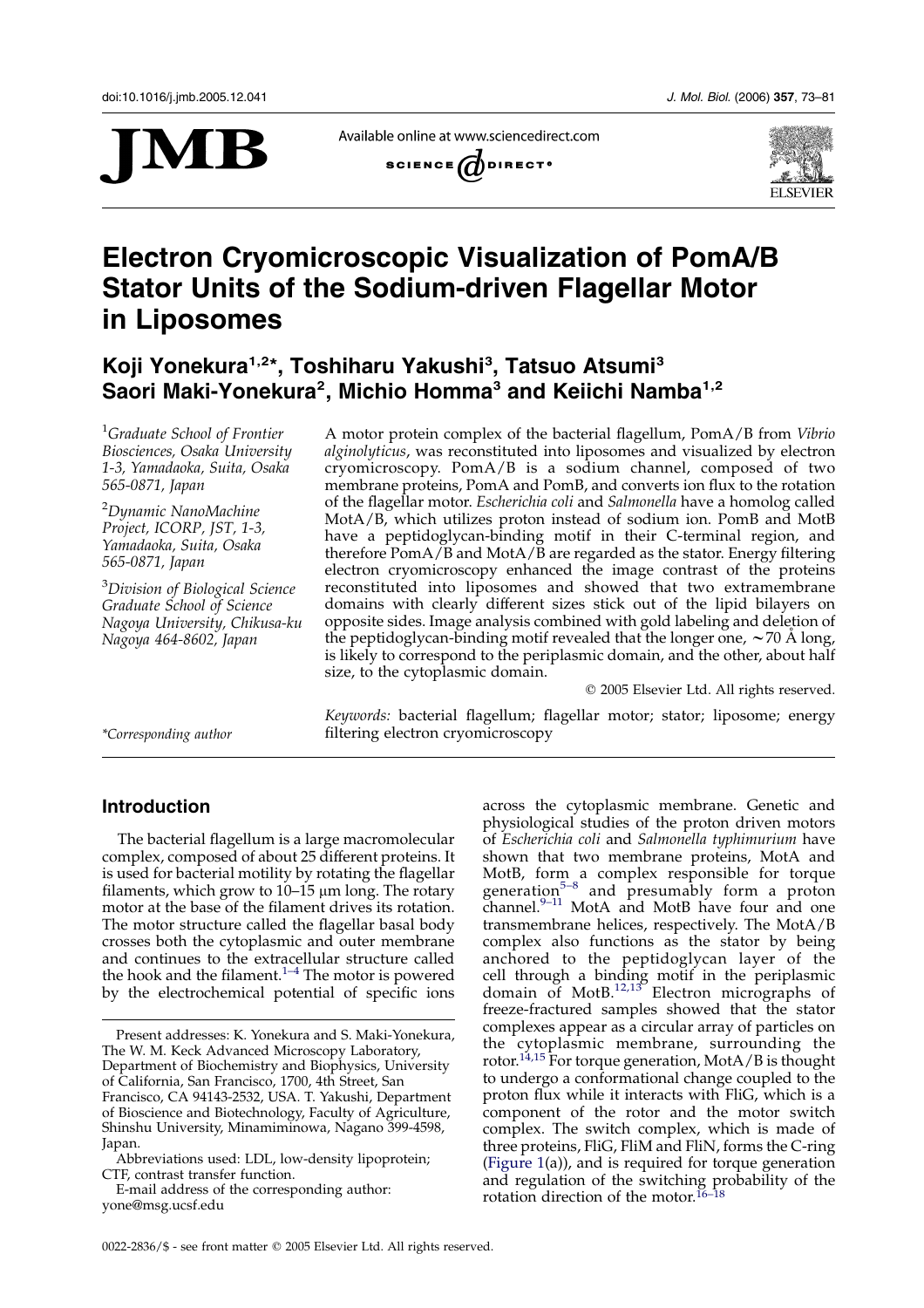<span id="page-1-0"></span>

Figure 1. Schematic diagrams of two types of flagellar motors and membrane topology of PomA and PomB. (a) A hypothetical model for the proton-driven motor in E. coli and Salmonella (left) and the sodium-driven motor in V. alginolyticus (right). The sodium-driven polar flagellum of Vibrio is sheathed. The energy source for the flagellar motor rotation is provided by an electrochemical potential gradient across the inner membrane. Hypothetical functional units of the stator are  $(Mot A)_{4}$ - $(MotB)_2$  and  $(PomA)_4(PomB)_2$ .<sup>[33–36](#page-7-0)</sup> MotX and MotY co-localize to the outer membrane and interact with PomA/<br>B.<sup>[28,29](#page-7-0)</sup> IM, inner membrane; PG, peptidoglycan; OM, outer membrane. (b) Predicted membrane topology of PomA and PomB. Black columns within the inner membrane represent the transmembrane regions. Small white open circles in PomB indicate the positions of three cysteine residues (Cys8, Cys10 and Cys31). Large extramembrane domains are represented by ellipsoids.

Some bacteria, such as alkalophilic Bacillus and Vibrio species use the electrochemical potential of sodium ions to generate torque.<sup>[19,20](#page-7-0)</sup> In Vibrio, such as Vibrio alginolyticus, Vibrio parahaemolyticus, and Vibrio cholerae,<sup>[19,20](#page-7-0)</sup> which normally have only one flagellum at their cellular pole, four proteins, PomA, PomB, MotX, and MotY, have been identified and shown to be necessary for the rotation of the polar flagellar motor. The maximum rotational speed of the sodium-driven motor in V. alginolyticus is  $\sim$ 1700 Hz,<sup>[21](#page-7-0)</sup> while that of the proton-driven motor in *E. coli* is  $\sim$  300 Hz.<sup>[22,23](#page-7-0)</sup> PomA and PomB are homologous to MotA and MotB, respectively, whereas paralogs of MotX and Mot $Y^{24-27}$  are not found in E. coli. Although the functions of MotX and MotY are not yet clear, recent studies show that they are located in the outer membrane and interact with the PomA/B complex.<sup>[28,29](#page-7-0)</sup> PomA and PomB are thought to form a sodium channel complex. Channel blockers for mammalian epithelial sodium ion channels such as amiloride and phenamil specifically inhibit the rotation of the sodium-type motor.<sup>[30,31](#page-7-0)</sup> MotA/B from *E. coli* can drive the polar flagellum of *V. cholerae*<sup>[26](#page-7-0)</sup> and *V. alginolyticus*<sup>[32](#page-7-0)</sup> by proton motive force. Also, a complex of PomA and a chimera protein made of PomB and MotB segments can convert a proton-driven motor into a sodium-driven one.<sup>[32](#page-7-0)</sup> Hence, PomA/B or MotA/B determines ion specificity of the motor, and the two types of motors must share a similar mechanism for iondriven torque generation. Several studies suggested that the functional unit is  $(PomA)_{4}(PomB)_{2}$  or  $(MotA)<sub>4</sub>(MotB)<sub>2</sub>$ <sup>33-36</sup> Figure 1 shows a schematic drawing of the proton-type motor in E. coli and Salmonella and the sodium-type motor in Vibrio and a topology diagram of the PomA/B complex.

Despite the importance of its function, the structural information of the stator complex is very limited and observation of the structure has not been reported to date except for the freeze-fracture views.<sup>[14,15](#page-7-0)</sup> Here, we report the observation of a purified PomA/B complex reconstituted into liposomes by energy filtering electron cryomicroscopy. The image showed that two extramembrane domains stick out of the lipid bilayers on both sides but asymmetrically in size. Image analysis combined with gold labeling and deletion of the peptidoglycan-binding motif allowed domain assignment of the complex.

# Results

#### Sample preparation

The purification protocol was changed from the previous one, $37$  and Chaps, instead of sucrose monocaprate, was used to solubilize the PomA/B complex, because Chaps was able to keep the complex more stably (T.A. et al., unpublished results). Gel-filtration gave a clear single peak at 550 kDa as calibrated with soluble globular proteins used as standards. This indicates that PomA/B forms a large complex, but smaller than that formed in sucrose monocaprate (900 kDa).<sup>[37](#page-7-0)</sup> SDS-PAGE and immunoblots revealed that PomA forms a stable dimer that is resistant to SDS (the second and fifth lane in [Figure 2\)](#page-2-0).<sup>[38](#page-8-0)</sup> The dimer band disappeared when the sample solution was dialyzed against non-detergent buffer solutions for a few days to reconstitute PomA/B into liposomes as shown in the third and sixth lane in [Figure 2.](#page-2-0) Therefore, the dimer formation might be caused by the detergent Chaps.

We first observed negatively stained samples of purified PomA/B dissolved in detergent solutions by electron microscopy, but found only aggregation of the proteins. We also examined the same samples quickly frozen and embedded in vitreous ice, but we could not see any structure, presumably because the size of the predicted functional unit  $(PomA)<sub>4</sub>(PomB)<sub>2</sub>$ , of which the molecular mass is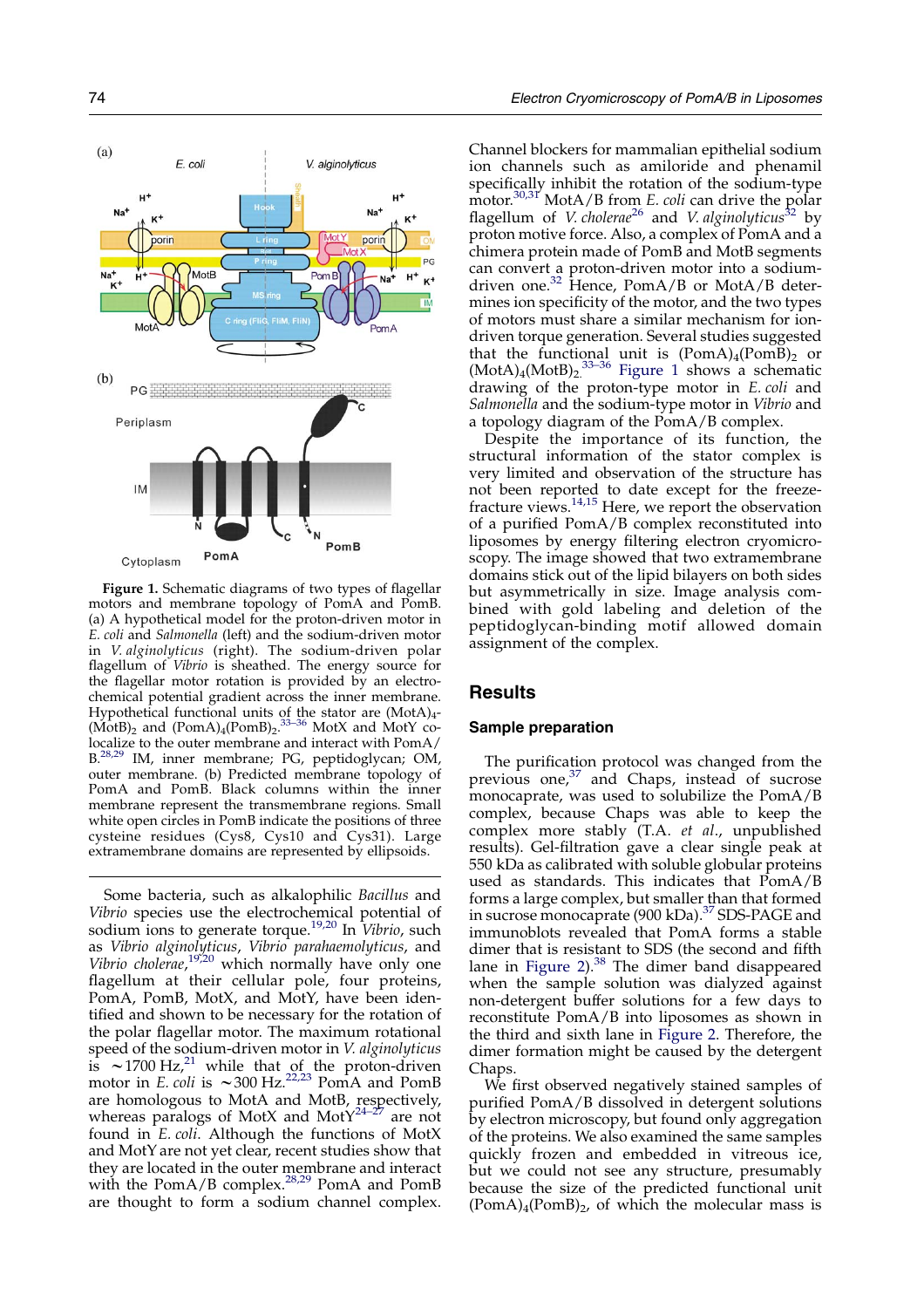<span id="page-2-0"></span>

Figure 2. SDS-PAGE patterns of the purified PomA/B complex by silver staining. Lanes: 1, marker; 2, PomA/B; 3, PomA/B with bound Nanogold after reconstitution into liposomes with no reducing agent; 4, the same as lane 3 except that this was developed with a gold staining kit;  $5, PomA/BAC<sup>43</sup>$  $5, PomA/BAC<sup>43</sup>$  $5, PomA/BAC<sup>43</sup>$ , the complex of PomA and a truncation variant of PomB missing the C-terminal 120 residues; and  $6$ , PomA/B $\Delta$ C after reconstitution into liposomes with no reducing agent. Note that the bands of the PomA dimer disappear and the bands of PomB and PomB $\Delta C$  are replaced by those of their dimers, respectively, in lanes 3 and 6. The band of the PomA monomer moved faster than that of the PomB $\Delta C$  monomer despite that the molecular mass of PomA is larger.

170 kDa, $33-36$  may be too small to visualize by electron cryomicroscopy when the complex is dispersed in solution. Also, visualization of the membrane-spanning structure of the complex would be more desirable. Therefore, reconstitution of the complex into liposomes was tried. After

testing various conditions for reconstitution into unilamellar liposomes with sizes suitable for electron cryomicroscopic observation, the protocol described in Materials and Methods, Sample preparation, gave good and reproducible results.

#### Electron cryomicroscopy of proteoliposomes

We examined proteoliposomes by electron energy filtering microscopy, which can produce the image formed by zero-energy loss (zero-loss) electrons by removing inelastically scattered electrons, which contribute to noises in image formation. Most of the unilamellar liposomes prepared as described above had the size range from a few hundreds to a few thousands A in diameter. Zeroloss images resolved the proteoliposomes significantly clearer than conventional electron cryomicrographs due to reduced noise and increased amplitude contrast.<sup>[39–41](#page-8-0)</sup> This effect was more remarkable for larger liposomes because they are embedded in thicker ice. The phosphate head group of lipids in the lipid bilayers showed the highest contrast in the images even without energy filtering, but the contrast enhancement by zero-loss imaging was also most prominent, probably because phosphor scatters more electrons inelastically than hydrogen, carbon, nitrogen and oxygen, and energy filtering can eliminate those electrons (Figure 3).

The purified PomA/B complex was reconstituted into liposomes by removal of the detergent by dialysis and quickly frozen for electron cryomicroscopic observation. There were aggregations, probably derived from PomA/B, but we found in many liposomes rod-shaped objects sticking out of the lipid bilayer plane on both sides (Figure 3). These two extramembrane domains were asymmetric in length but had a similar diameter of  $\sim$  20 Å. The longer one was  $\sim$  70 Å long and the shorter one was approximately one-half of it. There seemed to be no preferred orientations for insertion of the complex [\(Figure 4\(](#page-3-0)a)). Although the orientation was different



 $(b)$ 



Figure 3. Zero-loss image of a PomA/B proteoliposome. (a) Typical electron cryomicrograph of a unilamellar proteoliposome with a diameter of  $\sim 1000$  Å. The lipid bilayers are clearly visible. Circles enclose elongated particles sticking out of the vesicle surface. The bar represents 500 Å. (b) Zoom-up view of the particle encircled in the upper left circle in (a). These images clearly show that two extramembrane domains of distinctly different sizes stick out of the lipid bilayers on both sides. The longer one is  $\sim$  70 A long. The bar represents 100 A.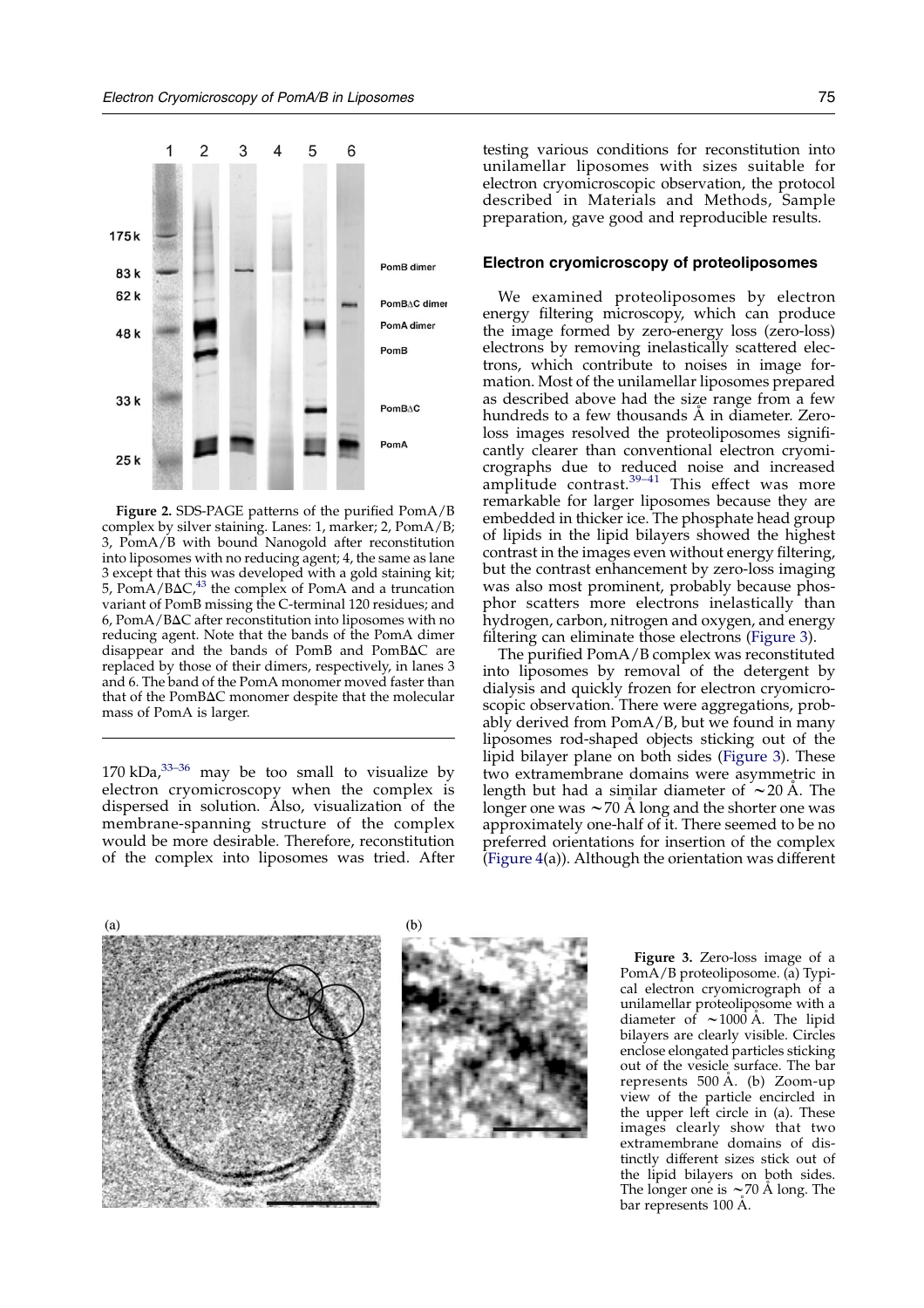<span id="page-3-0"></span>

Figure 4. Individual images of PomA/B inserted into the lipid bilayers and two-dimensional average. (a) Individual images. (b) Two-dimensional average of those shown in (a). The bar represents 50 Å. (c) The same image as in (b), but overlaid with hypothetical domain envelopes.

from image to image, and conformations of the molecules appeared to have variations, 18 images (Figure  $4(a)$ ) were averaged roughly based on the manually picked points (see Materials and Methods). The resulting average is shown in Figure 4(b), and the hypothetical molecular envelope is drawn in Figure  $4(c)$ . The longer domain can be divided into two parts of similar dimension, a proximal and a distal domain. The density spanning the lipid bilayers shows an asymmetric distribution, and the one on the side of the shorter domain looks slightly larger than the other (Figure  $4(c)$ ), but this may be due to the clearly higher density contrast of the inner leaflet of the bilayers than the outer one ([Figure 3\)](#page-2-0). Although the shorter domain sticks out of the outer leaflet in the image shown in [Figure 3\(](#page-2-0)b), the orientation of the particle is opposite in 13 images out of 18 that were used to obtain the average, which puts the shorter domain on the side of inner leaflet in about two-thirds of the images. However, a different interpretation could be made based on the size of the cytoplasmic domains of PomA as described in Discussion. The size of the shorter domain in the average is smaller than those in individual raw images and probably due to its conformational variation.

#### Gold-labeling

To ensure that the particles we observed above were the PomA/B complex, a gold label was introduced. PomB has three free cysteine residues, two in the N-terminal region (Cys10 and Cys8) and one in the transmembrane region (Cys31) [\(Figure 1](#page-1-0)(b)), whereas PomA has no cysteine. We used monomaleimido Nanogold with a 1.4 nm gold particle to label these cysteine residues. Because any reductants would prevent the reaction and destroy gold particles, no reducing agent was added to the dialysis buffer. Under this condition, PomB forms a dimer with a disulfide bond as shown in the third and sixth lanes in [Figure 2,](#page-2-0) but it is known that this bond formation does not affect the motor function of the motor.<sup>[36](#page-7-0)</sup> An LI silver staining kit, which is a staining reagent specific for gold, was used to detect bound Nanogold as shown in the fourth lane in [Figure 2](#page-2-0). The band corresponding to the PomB dimer is clearly stained. The region corresponding to the smeared band of the PomA monomer and the region below are also stained, but these are probably due to non-specifically bound and unbound gold, respectively, as the stain density is much weaker compared to the amount of the protein shown in the third lane.

Individual gold particles are visible at relatively small defocus, e.g. at  $\sim$  7000 Å [\(Figure 5](#page-4-0)(a)), but are much harder to see at larger defocus, e.g. a few  $\mu$ m.<sup>[42](#page-8-0)</sup> In contrast, proteins on the surface of liposomes can be barely seen at small defocus even by energy filtering [\(Figure 5](#page-4-0)(a)). Recording a pair of identical views at two different defocus levels seemed to be a good solution, but in practice the second shot frequently destroyed the lipid vesicles, particularly larger ones even at relatively low dose. [Figure 5\(](#page-4-0)b) shows the poor contrast of bound Nanogold in individual images recorded at a defocus of  $\sim$  25,000 Å. However, averaging of about ten images clearly revealed the bound gold particle, as shown in [Figure 5](#page-4-0)(c). The density distribution of Nanogold is broad due to the rough alignment of heterogeneous images as described in Materials and Methods, Image analysis. Still, the high-density region is clearly located on the surface of the membrane on the shorter domain side. Since Cys31 is predicted to be located near the center of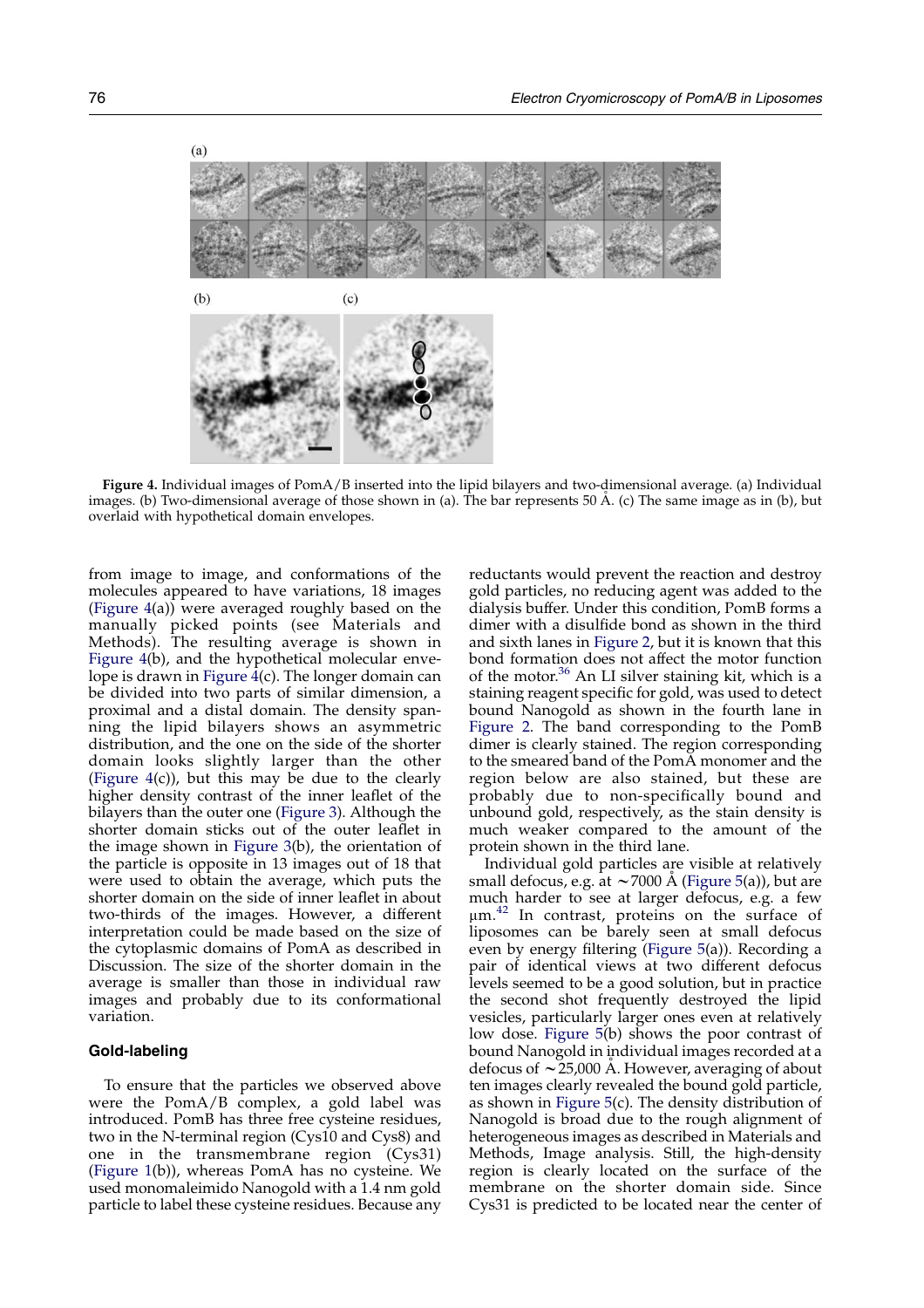<span id="page-4-0"></span>

Figure 5. Individual and averaged images of PomA/B with bound Nanogold in comparison with the one without Nanogold labeling. (a) Image taken at a relatively small defocus level  $({\sim}7000 \text{ Å}$  underfocus). (b) Images taken at  $\sim$  25,000 Å underfocus. (c) Average of 12 images including those in (b). The contrast of the image is adjusted to show the peak corresponding to the averaged Nanogold density clearly. (d) The image without Nanogold, as already shown in [Figure 4](#page-3-0)(b) but with its contrast adjusted to (c) for direct comparison. Arrows in (a) and (c) indicate a single bound Nanogold and the averaged density, respectively.

the membrane and not on the membrane surface [\(Figure 1](#page-1-0)(b)), this is not the one labeled. Since it is known that Cys31 is not responsible for the dimer formation,  $36$  either Cys8 or Cys10 must be forming a disulfide bond and the other labeled with Nanogold. Therefore, this result indicates that the side of the shorter domain is most likely the PomB N-terminal side.

#### Deletion of peptidoglycan-binding motif

We also examined a mutant with deletion of the C-terminal 120 residues of PomB, which includes the peptidoglycan-binding motif (PomA/B $\Delta$ C).<sup>[43](#page-8-0)</sup> This mutant protein was purified in the same way without any changes in the elution profile and the peak position in gel-filtration, despite the change in its molecular mass. The purified protein was reconstituted into liposomes in the same way. Although it was more difficult to find them in electron cryomicrographs because of the smaller size, we were able to record their images and averaged them in the same way as for the fulllength protein complex. Figure 6 shows an average of 20 images. The particle does not have the large extramembrane domain, indicating that the side of the longer domain is most likely the periplasmic



Figure 6. Average of 23 images of  $PomA/B\Delta C$ <sup>[43](#page-8-0)</sup> The longer domain is missing.

side, where the peptidoglycan-binding domain of PomB is located.

## **Discussion**

Despite the important roles that PomA/B and MotA/B play in torque generation as the stator of the bacterial flagellar motor, even their overall shapes were not known. Here, we report the observation of the shape and domain arrangement of the PomA/B complex and locations of domains relative to the membrane bilayers, which was made possible by energy filtering electron cryomicroscopy of the purified complex reconstituted into liposomes.

Since conventional negatively stained or iceembedded specimens of the purified complex dissolved in Chaps solutions did not show any structural features by electron microscopy, the complex was reconstituted into lipid vesicles, and the proteoliposomes embedded in vitreous ice were observed. A similar observation has been reported for a membrane protein, the low-density lipoprotein (LDL) receptor  $(\sim 115 \text{ kDa})$ , which has a large glycosylated extracellular domain and one transmembrane helix, $42$  but without energy filtering. Energy filtering can better resolve details of large samples such as liposomes embedded in relatively thick ice and produce images of higher amplitude contrast, because it removes inelastically scattered electrons, which otherwise give high background noise and increase as the specimen thickness increases. In particular, the phosphate head groups of lipids become distinctly clear [\(Figure 3](#page-2-0)(a)). Using energy filtering we were able to identify PomA/B clearly, even though its extramembrane regions are smaller than that of the LDL receptor. $42$ 

The images of liposomes with reconstituted PomA/B clearly resolved two extramembrane domains of different sizes sticking out of the lipid bilayers on opposite sides. The longer one is  $\sim$  70 Å long and the shorter one is roughly one-half of it.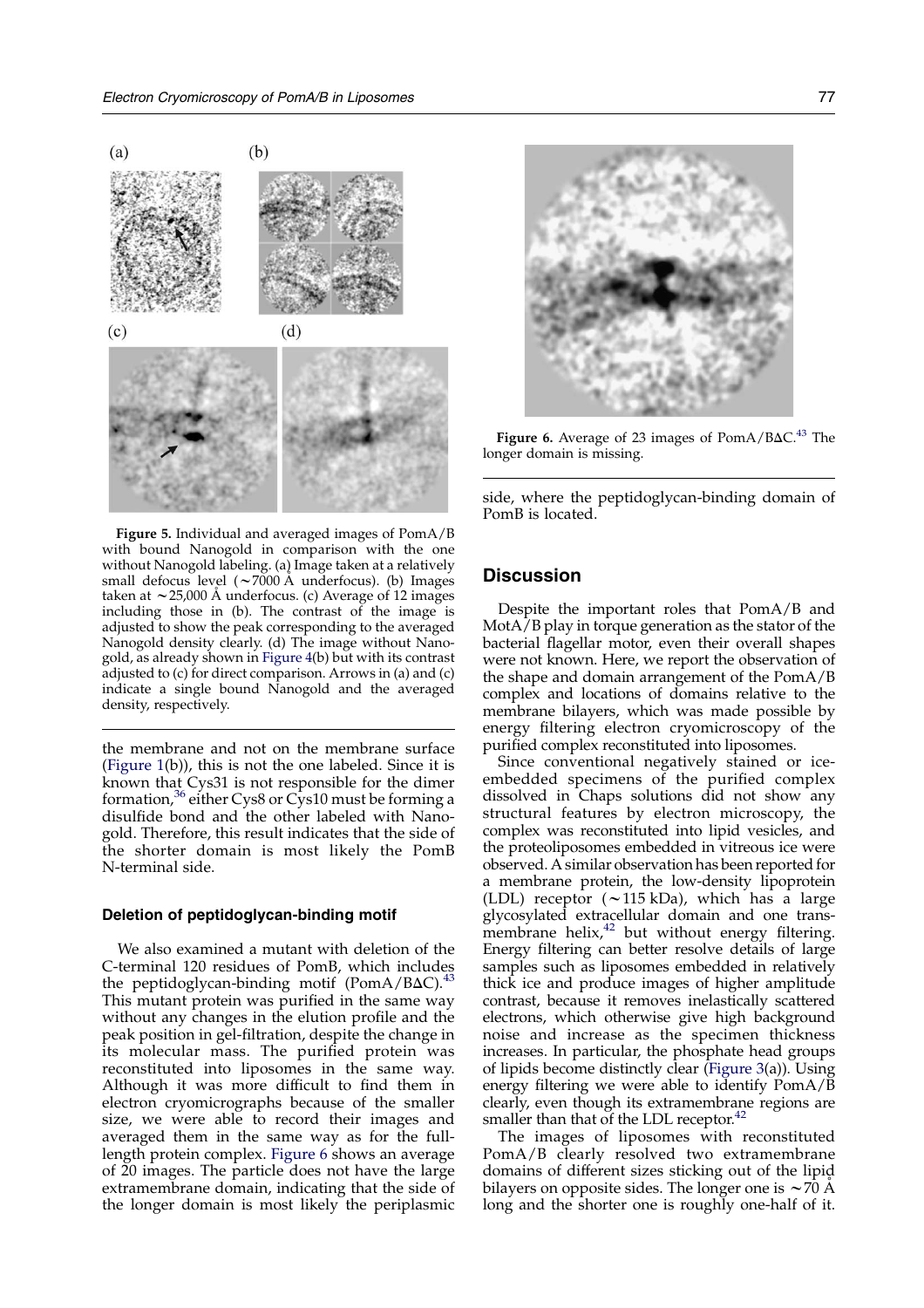Although individual images of PomA/B may vary in their orientation, and probably conformation, a two-dimensional image average further revealed that the longer domain is divided into two parts. Nanogold labeling of either Cys8 or Cys10 of PomB showed that the N-terminal region of PomB is located within the shorter domain, and in agreement with this, the C-terminal deletion of 120 residues of PomB made the longer domain disappear, indicating that the longer domain contains the peptidoglycan-binding domain. Although the size of this C-terminal deletion is less than half of the periplasmic domain of PomB ( $\sim$ 280 residues), predicted from the amino acid sequence, deletion of the peptidoglycan-binding domain might have destabilized the remaining half of the periplasmic domain, resulting in smearing out of its density in the averaged image. Therefore, it is likely that the longer domain corresponds to the predicted periplasmic domain of PomB. The distance between the outer surface of the cytoplasmic membrane and the inner surface of the outer membranes is  $\sim$  220 Å, and the peptidoglycan layer extends within this space with its inner surface approximately 150 Å apart from the outer surface of the cytoplasmic membrane.<sup>[44](#page-8-0)</sup> The length of the longer domain is therefore not sufficient to reach the peptidoglycan layer. The peptidoglycan-binding domain, which is about a half of the whole periplasmic domain of PomB, may not yet be visualized in the averaged image due to its flexible orientation relative to the rest of PomA/PomB. Or, peptidoglycan may be extended out of the layer so that the longer domain can reach, as depicted in Figure 7.



Figure 7. Interpretation of the PomA/B images obtained here combined with all available information including the model proposed by Brown  $et$   $al.^{48}$  $al.^{48}$  $al.^{48}$  Charged residues in the C-terminal domain of FliG are thought to interact with critical residues in the large cytoplasmic loop between transmembrane helix 2 and 3 of PomA. The atomic model of the C-terminal and the middle domains of FliG is from Brown *et al*.<sup>[48](#page-8-0)</sup> The half cut density map of the MS ring is from Suzuki et al.<sup>[49](#page-8-0)</sup> The position of FliG was adopted from Francis et al.,<sup>[44](#page-8-0)</sup> Brown et al.<sup>[48](#page-8-0)</sup> and Suzuki  $et \dot{a}$ .<sup>[49](#page-8-0)</sup> The peptidoglycan layer and its branches are represented in yellow.

The major part of the shorter domain sticking into the cytoplasm would correspond to the long loop between transmembrane helix 2 and 3 and the C-terminal chain of PomA ([Figure 1\(](#page-1-0)b)), which are predicted to reside in the cytoplasm. The loop and the C-terminal chain are  $\sim$ 100 and  $\sim$  50 amino acid residues long, respectively, while the periplasmic domain of PomB is  $\sim$ 280 amino acid residues. Many studies have suggested that  $(PomA)<sub>4</sub>(PomB)<sub>2</sub>$  is the functional unit.<sup>[33–36](#page-7-0)</sup> SDS-PAGE also showed that PomB forms a dimer (the third and sixth lanes in [Figure 2](#page-2-0)). The fact that no double-headed structure was observed in individual images of PomA/B suggests that the two periplasmic domains of the PomB dimer are tightly packed together. Assuming that  $(PomA)<sub>4</sub>(PomB)<sub>2</sub>$  is the complex we observed, the longer domain should contain the two periplasmic domains of PomB consisting of 560  $(280 \times 2)$  residues, and the shorter domain is supposed to consist of 600 (150 $\times$ 4) residues of four cytoplasmic loops and four C-terminal chains of PomA. In the averaged image, however, the size of the shorter domain is only half that of the longer domain. This may partly be due to averaging out of a significant amount of density of the cytoplasmic domains of PomA for its variable conformation and orientation, but it may also be because a large part of the cytoplasmic domains is located close to the surface of the membrane, as suggested by the higher density of the half transmembrane domain on the cytoplasmic side than the periplasmic side [\(Figure 4\(](#page-3-0)b)). The cytoplasmic loop of PomA contains critical amino acid residues that are thought to interact with FliG, $45-47$  which forms the switch complex of the flagellar motor and makes up the C-ring together with FliM and FliN (Figure  $1(a)$ ). The crystal structures of the C-terminal and middle domains of FliG from Thermotoga maritima have been solved by X-ray crystallography, revealing that important charged residues are lined up on one side of  $FliG<sup>48</sup>$  $FliG<sup>48</sup>$  $FliG<sup>48</sup>$  so as to interact with the cytoplasmic loop of PomA or MotA. In Figure 7, we illustrate our interpretation of the PomA/B image obtained in this study in combination with all other available infor-mation<sup>[44,49](#page-8-0)</sup> including the model proposed by Brown et al.<sup>[48](#page-8-0)</sup>

We observed the shape of the PomA/B complex reconstituted into liposomes, but still little is known about its structure. Its high-resolution three-dimensional structure is essential for understanding the coupling mechanism of the motor torque generation with ion flux through the channel of the complex.

### Materials and Methods

#### Sample preparation

A bacterial strain of V. alginolyticus, plasmid and growth condition were described by Yakushi et al.<sup>[37](#page-7-0)</sup>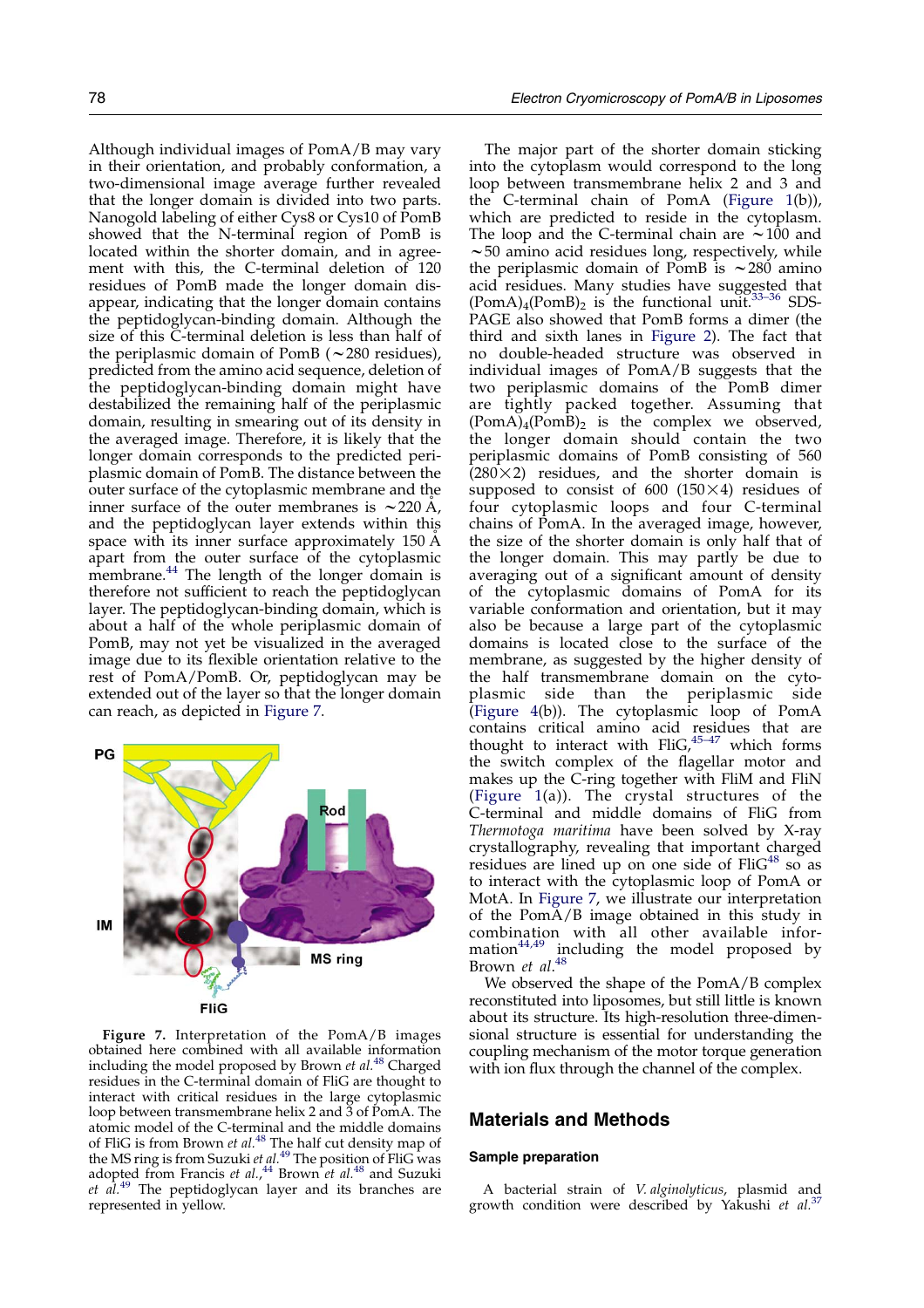A plasmid, pKJ301, which overproduces PomA/B with six histidine residues at the C terminus of PomB was used.[37](#page-7-0) Purification of the PomA/B complex was carried out as described $37$  with some modifications. Briefly, the membrane fraction was dissolved in 2.5% (w/v) Chaps, 20 mM Tris–HCl (pH 8.0), 150 mM KCl,  $10\%$  (v/v) glycerol, 1 tablet of Complete EDTA-free protease inhibitor cocktail (Roche Applied Science, Indianapolis, IN) and 20 mM imidazole (pH 8.0) at room temperature for 40 min. After the suspension was centrifuged at 100,000g for 30 min, the supernatant was applied to a column filled with Ni-NTA agarose ( $\widehat{Q}$ IAGEN, Valencia, CA) and mixed at 4 °C for 1 h. Then, the column was washed with the same buffer except for containing  $1\%$  (w/v) Chaps. Then, the concentration of imidazole in the buffer was increased stepwise to 400 mM. PomA/B-His6 was well eluted at 50 mM–200 mM imidazole. The eluate was concentrated using a spin concentrator with a molecular mass cutoff of 10,000 Da and applied to a gel-filtration column, Superdex 200HR (Amersham Biosciences, Pittsburgh, PA). It was run at a flow rate of 0.5 ml/ min in the same buffer but not containing imidazole. A fraction at the main peak corresponding to  $\sim$  550 kDa was collected and subjected to the BCA assay (Pierce, Rockford, IL) for measurement of the protein concentration. Then, it was mixed with preformed liposomes made from E. coli polar lipid extract (Avanti Polar Lipids, Alabaster, AL) at a final concentration of the lipid of 1 mg/ml and a final ratio of protein to lipid of  $\sim 0.4$  in the buffer containing 2% Chaps, and incubated at room temperature for 1 h. Then, the detergent was removed by dialysis against  $20 \text{ mM}$  Tris-HCl (pH 6.8) or  $20 \text{ mM}$  Mes (pH 6.5) (essential for gold labeling), 150 mM KCl,  $10\%$  (v/v) glycerol and 5 mM  ${ {\rm MgCl}_2}$  at 37 °C overnight. PomB has free cysteine residues ([Figure 1\(](#page-1-0)b), white circles), whereas PomA has none. For gold labeling of cysteine, monomaleimido Nanogold with a 1.4 nm gold particle (Nanoprobes, Yaphank, NY) was added to the proteoliposomes at a final concentration of Nanogold at a few times excess to the protein, and the samples were incubated at room temperature for 1 h. Then, they were dialyzed again to remove unbound Nanogold at  $4^{\circ}C$ for a few days. For SDS-PAGE, the samples were run on 12.5% or 15% (w/v) homogeneous polyacrylamide<br>gel using the Laemmli buffer system.<sup>[50](#page-8-0)</sup> To check monomaleimido Nanogold bound to the cysteine residues, the buffer system contained essentially no reductant. The gels were developed with an LI Silver stain kit (Nanoprobes, Yaphank, NY) to detect bound Nanogold. Western blot was done using anti-peptide<br>antibodies against PomA and PomB.<sup>[51](#page-8-0)</sup> We also examined a mutant PomA/B complex with deletion of the C-terminal 120 residues of PomB, which includes the peptidoglycan-binding motif. This mutant (PomA/  $B\Delta C$ ) also has six histidine residues at its C terminus, and therefore purification and preparation of its proteoliposomes were carried out as described above.

#### Electron cryomicroscopy

A few microlitres of the proteoliposome solution was applied to a holey carbon grid and rapidly frozen in liquid ethane. These sample grids were mounted on an Oxford CT3500 cryo-holder (Gatan, Pleasanton, CA) and examined with a HITACHI EF-2000 electron microscope (Hitachi, Tokyo, Japan), equipped with a  $\gamma$ -type energy filter $52$  and a cold field emission gun operated at an



Figure 8. Schematic representation of the image alignment method. Three points (X) were marked manually at the tips of the longer and shorter extramembrane domains and at the center of the lipid bilayers. Some of the images were inverted into their mirror images about the axis approximately normal to the lipid bilayers (paired thick curves) for alignment and averaging.

accelerating voltage of 200 kV. An energy slit below the electromagnet was adjusted to select only electrons with energy loss less than 10 eV. Images were recorded on Kodak SO163 films (Eastman Kodak, Rochester, NY) at a nominal magnification of  $70,000 \times$  using a low-dose kit. Defocus levels of  $\sim$ 25,000 Å were used, which give the first zero of the contrast transfer function (CTF) at  $\sim$  25 Å resolution.

#### Image analysis

We selected by eye images that showed extramembrane domains sticking out of the lipid bilayers on both sides. The images were digitized with a LeafScan 45 linear CCD densitometer (LaserSoft Imaging, Longboat Key, FL) at a step size of 10 µm. Magnification was calibrated with the layer-line spacing of the straight flagellar filaments<sup>[53](#page-8-0)</sup> and the thickness of the lipid bilayers. Then, three points were manually marked on each PomA/B image, one on the longer and one on the shorter extramembrane domain and one on the center of the lipid bilayers, by using the<br>SPIDER/WEB package.<sup>54</sup> Based on the selected points, each image was cut out into a small box and the density scales of the images were adjusted. Most of the PomA/B images were slightly curved in either one of two directions. To adjust relative positions of the three points among the images, some images were converted into their mirrored ones against a line approximately normal to the lipid plane (Figure 8). This procedure corresponds to the change of the direction of view or image projection by 180°. Then, all the images were aligned and averaged based on the two points on the longer and shorter domains. Since it was a manual-based alignment, to assure the reliability and reproducibility of the result, the whole procedure from marking points to the average was repeated three times to make sure the resulting 2D averages do not show any significant difference. The numbers of averaged images are 18 for the intact PomA/ B complex, 12 for the one with gold labeling, and 23 for the deletion mutant.

# Acknowledgements

We thank Masaru Kojima for his help in harvesting bacteria and preparation of the membrane fraction, and Naoko Hattori for making deletion mutants.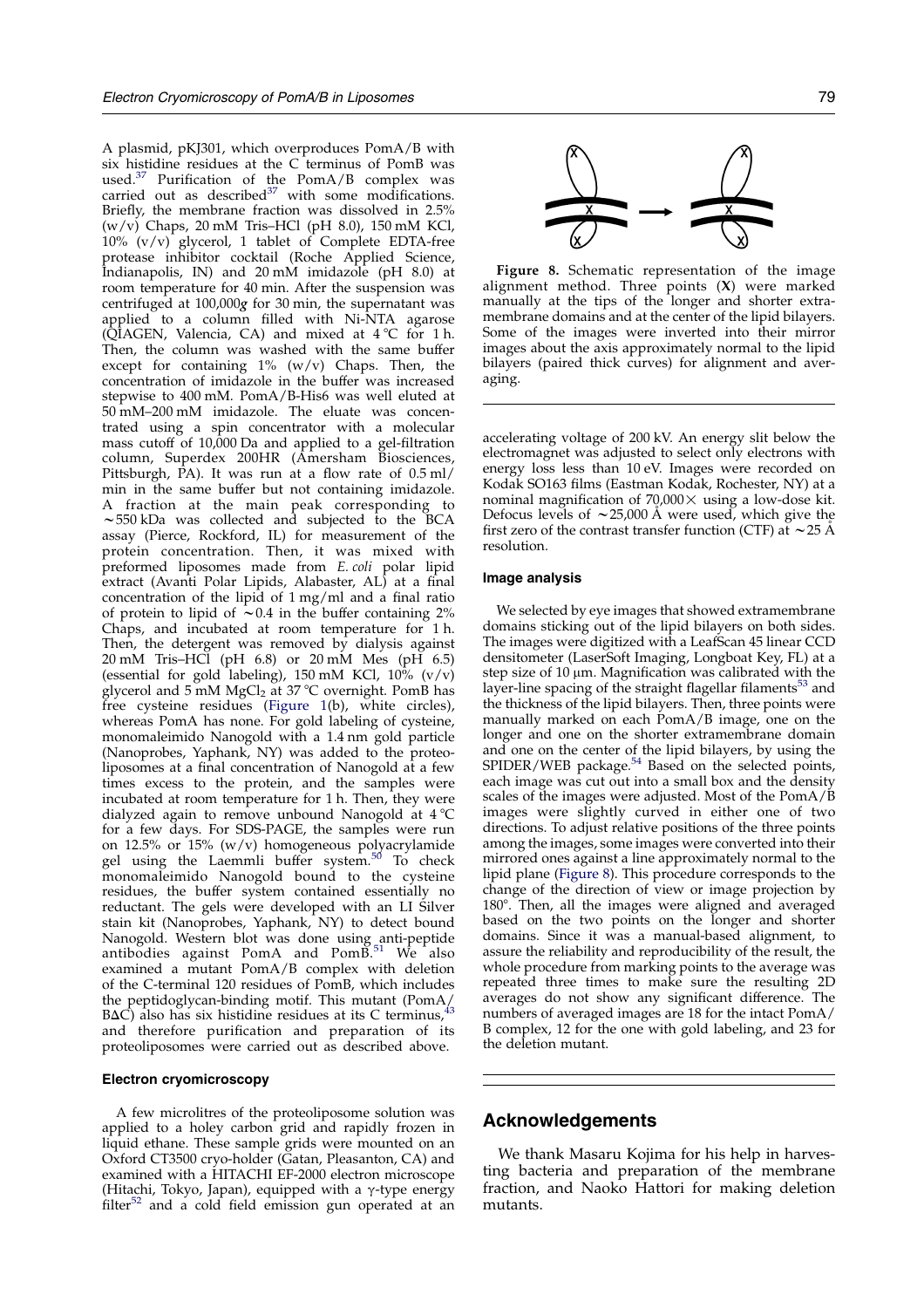# <span id="page-7-0"></span>**References**

- 1. Macnab, R. M. (2003). How bacteria assemble flagella. Annu. Rev. Microbiol. 57, 77–100.
- 2. Blair, D. F. (2003). Flagellar movement driven by proton translocation. FEBS Letters, 545, 86–95.
- 3. Yonekura, K., Maki-Yonekura, S. & Namba, K. (2002). Growth mechanism of the bacterial flagellar filament. Res. Microbiol. 153, 191–197.
- 4. Minamino, T. & Namba, K. (2004). Self-assembly and type III protein export of the bacterial flagellum. J. Mol. Microbiol. Biotechnol. 7, 5–17.
- 5. Dean, G. E., Macnab, R. M., Stader, J., Matsumura, P. & Burks, C. (1984). Gene sequence and predicted amino acid sequence of the motA protein, a membrane-associated protein required for flagellar rotation in Escherichia coli. J. Bacteriol. 159, 991–999.
- 6. Zhou, J., Fazzio, R. T. & Blair, D. F. (1995). Membrane topology of the MotA protein of Escherichia coli. J. Mol. Biol. 251, 237–242.
- 7. Stader, J., Matsumura, P., Vacante, D., Dean, G. E. & Macnab, R. M. (1986). Nucleotide sequence of the Escherichia coli motB gene and site-limited incorporation of its product into the cytoplasmic membrane. J. Bacteriol. 166, 244–252.
- 8. Chun, S. Y. & Parkinson, J. S. (1988). Bacterial motility: membrane topology of the Escherichia coli MotB protein. Science, 239, 276–278.
- 9. Blair, D. F. & Berg, H. C. (1990). The MotA protein of E. coli is a proton-conducting component of the flagellar motor. Cell, 60, 439–449.
- 10. Stolz, B. & Berg, H. C. (1991). Evidence for interactions between MotA and MotB, torque-generating elements of the flagellar motor of Escherichia coli. J. Bacteriol. 173, 7033–7037.
- 11. Tang, H., Braun, T. F. & Blair, D. F. (1996). Motility protein complexes in the bacterial flagellar motor. J. Mol. Biol. 261, 209–221.
- 12. De Mot, R. & Vanderleyden, J. (1994). The C-terminal sequence conservation between OmpA-related outer membrane proteins and MotB suggests a common function in both Gram-positive and Gram-negative bacteria, possibly in the interaction of these domains with peptidoglycan. Mol. Microbiol. 12, 333–334.
- 13. Koebnik, R. (1995). Proposal for a peptidoglycanassociating alpha-helical motif in the C-terminal regions of some bacterial cell-surface proteins. Mol. Microbiol. 16, 1269–1270.
- 14. Coulton, J. W. & Murray, R. G. (1978). Cell envelope associations of Aquaspirillum serpens flagella. J. Bacteriol. 136, 1037–1049.
- 15. Khan, S., Dapice, M. & Reese, T. S. (1988). Effects of mot gene expression on the structure of the flagellar motor. J. Mol. Biol. 202, 575–584.
- 16. Sockett, H., Yamaguchi, S., Kihara, M., Irikura, V. & Macnab, R. M. (1992). Molecular analysis of the flagellar switch protein FliM of Salmonella typhimurium. J. Bacteriol. 174, 793–806.
- 17. Irikura, V. M., Kihara, M., Yamaguchi, S., Sockett, H. & Macnab, R. M. (1993). Salmonella typhimurium fliG and fliN mutations causing defects in assembly, rotation, and switching of the flagellar motor. J. Bacteriol. 175, 802–810.
- 18. Lloyd, S. A., Tang, H., Wang, X., Billings, S. & Blair, D. F. (1996). Torque generation in the flagellar motor of Escherichia coli: evidence of a direct role for FliG but not for FliM or FliN. J. Bacteriol. 178, 223–231.
- 19. Yorimitsu, T. & Homma, M. (2001). Na<sup>+</sup>-driven flagellar motor of Vibrio. Biochim. Biophys. Acta, 1505, 82–93.
- 20. McCarter, L. L. (2001). Polar flagellar motility of the Vibrionaceae. Microbiol. Mol. Biol. Rev. 65, 445–462.
- 21. Magariyama, Y., Sugiyama, S., Muramoto, K., Maekawa, Y., Kawagishi, I., Imae, Y. & Kudo, S. (1994). Very fast flagellar rotation. Nature, 371, 752.
- 22. Lowe, G., Meister, M. & Berg, H. C. (1987). Rapid rotation of flagellar bundles in swimming bacteria. Nature, 325, 637–640.
- 23. Chen, X. & Berg, H. C. (2000). Torque–speed relationship of the flagellar rotary motor of Escherichia coli. Biophys. J. 78, 1036–1041.
- 24. McCarter, L. L. (1994). MotY, a component of the sodium-type flagellar motor. J. Bacteriol. 176, 4219–4225.
- 25. McCarter, L. L. (1994). MotX, the channel component of the sodium-type flagellar motor. J. Bacteriol. 176, 5988–5998.
- 26. Gosink, K. K. & Häse, C. C. (2000). Requirements for conversion of the Na<sup>+</sup>-driven flagellar motor of *Vibrio* cholerae to the  $H^+$ -driven motor of Escherichia coli. J. Bacteriol. 182, 4234–4240.
- 27. Okabe, M., Yakushi, T., Asai, Y. & Homma, M. (2001). Cloning and characterization of motX, a Vibrio alginolyticus sodium-driven flagellar motor gene. J. Biochem. 130, 879–884.
- 28. Okabe, M., Yakushi, T., Kojima, M. & Homma, M. (2002). MotX and MotY, specific components of the sodium-driven flagellar motor, colocalize to the outer membrane in Vibrio alginolyticus. Mol. Microbiol. 46, 125–134.
- 29. Okabe, M., Yakushi, T. & Homma, M. (2005). Interactions of MotX with MotY and with the PomA/PomB sodium ion channel complex of the Vibrio alginolyticus polar flagellum. J. Biol. Chem. 280, 25659–25664.
- 30. Sugiyama, S., Cragoe, E. J., Jr & Imae, Y. (1988). Amiloride, a specific inhibitor for the  $Na^+$ -driven flagellar motors of alkalophilic Bacillus. J. Biol. Chem. 263, 8215–8219.
- 31. Atsumi, T., Sugiyama, S., Cragoe, E. J., Jr & Imae, Y. (1990). Specific inhibition of the Na<sup>+-</sup>driven flagellar motors of alkalophilic Bacillus strains by the amiloride analog phenamil. J. Bacteriol. 172, 1634–1639.
- 32. Asai, Y., Yakushi, T., Kawagishi, I. & Homma, M. (2003). Ion-coupling determinants of Na<sup>+</sup>-driven and  $H^+$ -driven flagellar motors. J. Mol. Biol. 327, 453–463.
- 33. Sato, K. & Homma, M. (2000). Functional reconstitution of the  $Na^+$ -driven polar flagellar motor component of Vibrio alginolyticus. J. Biol. Chem. 275, 5718–5722.
- 34. Braun, T. F. & Blair, D. F. (2001). Targeted disulfide cross-linking of the MotB protein of Escherichia coli: evidence for two  $H^+$  channels in the stator complex. Biochemistry, 40, 13051–13059.
- 35. Kojima, S. & Blair, D. F. (2004). Solubilization and purification of the MotA/MotB complex of Escherichia coli. Biochemistry, 43, 26–34.
- 36. Yorimitsu, T., Kojima, M., Yakushi, T. & Homma, M. (2004). Multimeric structure of the PomA/PomB channel complex in the  $Na^+$ -driven flagellar motor of Vibrio alginolyticus. J. Biochem. 135, 43–51.
- 37. Yakushi, T., Kojima, M. & Homma, M. (2004). Isolation of Vibrio alginolyticus sodium-driven flagellar motor complex composed of PomA and PomB solubilized by sucrose monocaprate. Microbiology, 150, 911–920.